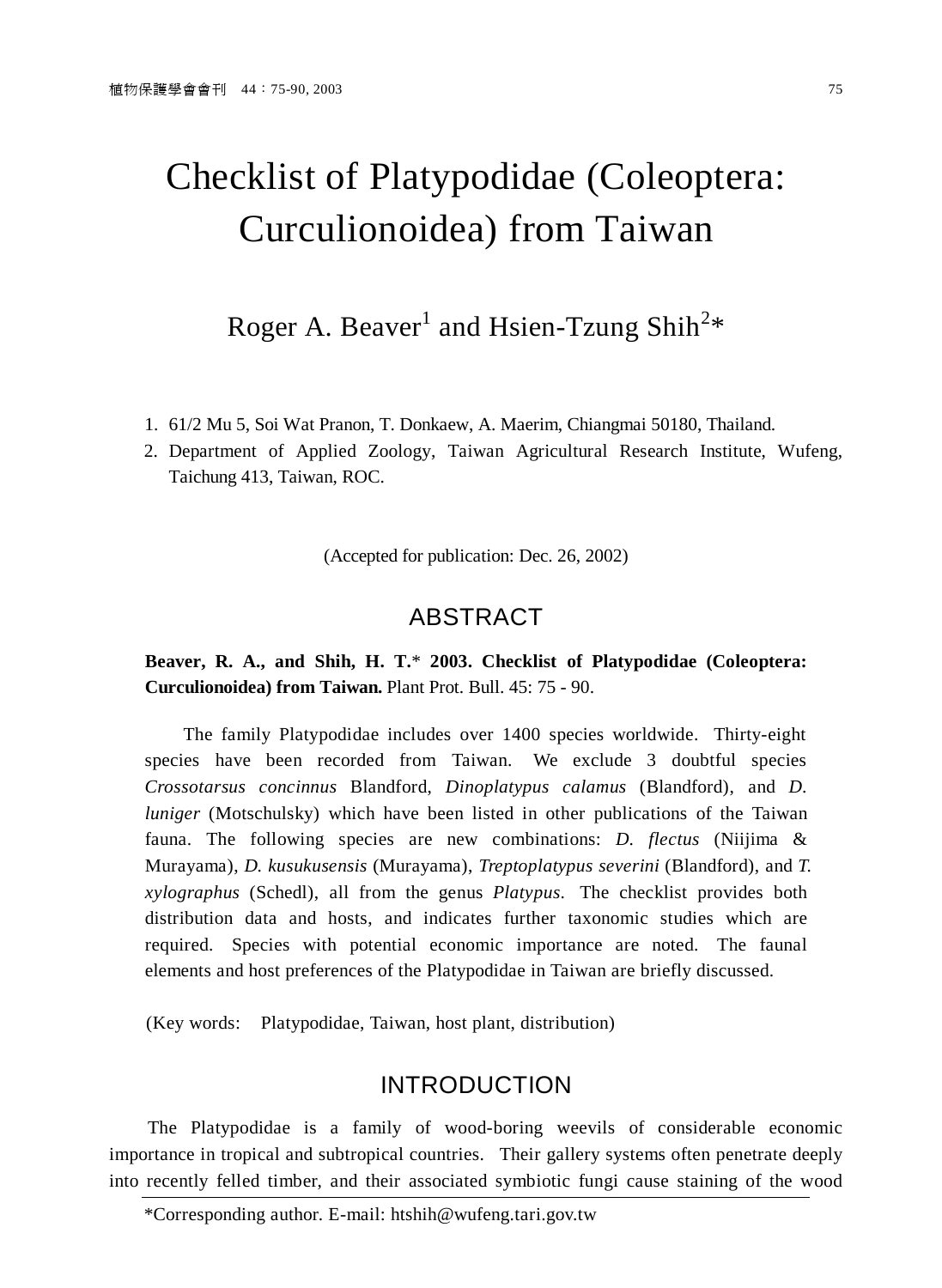around the galleries, leading to a downgrading of timber quality. In addition, some species can attack living trees, especially if the tree is stressed or unhealthy. Such attacks are often unsuccessful in that the beetle is unable to breed, but the value of the timber is still adversely affected by the holes and staining. Browne<sup>(10)</sup> and Schedl<sup>(42)</sup> provide reviews of the biology of the family, and Beaver<sup>(2)</sup> reviewed its association with fungi.

The familial status of the Platypodidae within the Curculionoidea  $(45, 50, 51)$  has recently been called into question  $(24)$ , but we prefer to maintain it until further molecular and other studies have been made.

The earliest descriptions of the Platypodidae from Taiwan were made by Strohmeyer<sup>(48,</sup> <sup>49)</sup>. During the Japanese occupation of the country, extensive studies of the Taiwanese Platypodidae were made by Murayama<sup>(25, 26, 27, 29, 31)</sup>. It should be noted that although the titles of these papers refer to the Platypodidae of Formosa, many of the species records are from localities in Japan and Korea. Little work was done after this until Nobuchi<sup>(34)</sup> reviewed the earlier taxonomic work, and provided a checklist of 32 species recorded from Taiwan. Since that checklist was published, there have been a number of taxonomic changes  $(45, 51)$ , and several more species have been described, some from timber imported into Japan from Taiwan<sup>(13, 15, 16, 17)</sup>. The present paper provides an up-to-date checklist of all species recorded from Taiwan, with information on their distribution and host plants. It indicates where further taxonomic studies are needed, and the various faunal elements (FE) are reviewed. These are indicated in the checklist by a figure in parentheses (FE x) following the distribution. Further references to the species may be found in a catalog of the Scolytidae and Platypodidae  $(52)$  and its supplements  $(8, 9)$ . The classification used follows Wood  $(51)$ . Because type depositories and type localities are listed in Wood and Bright  $(52)$ , they are not repeated here.

The distribution and host records are extracted from an extensive card catalog maintained by the senior author, and have been checked against the data in the Wood and Bright's  $(52)$ catalog and its supplements. In the checklist, an asterisk (\*) indicates a species endemic to Taiwan.

Family PLATYPODIDAE *、小说*嘉科

Subfamily TESSEROCERINAE Blandford, 1895 加長鬣岸科 Tribe DIAPODINI Strohmeyer, 1914 加長 編

Genus *Diapus* Chapuis, 1865 加長小鬍鬟

*Diapus* Chapuis, 1865, Monogr. Platypides: 43, 329. Type species: *Diapus quadrispinatus* Chapuis, 1865, Monogr. Platypides: 332.

1. *Diapus aculeatus* Blandford, 1894 執秈長小鬣

*Diapus aculeatus* Blandford, 1894, Trans. Entomol. Soc. Lond. 1894: 139. Distribution: India, Bhutan, Vietnam, Japan, and Taiwan<sup> $(3, 34, 37)$ </sup>. (FE 3)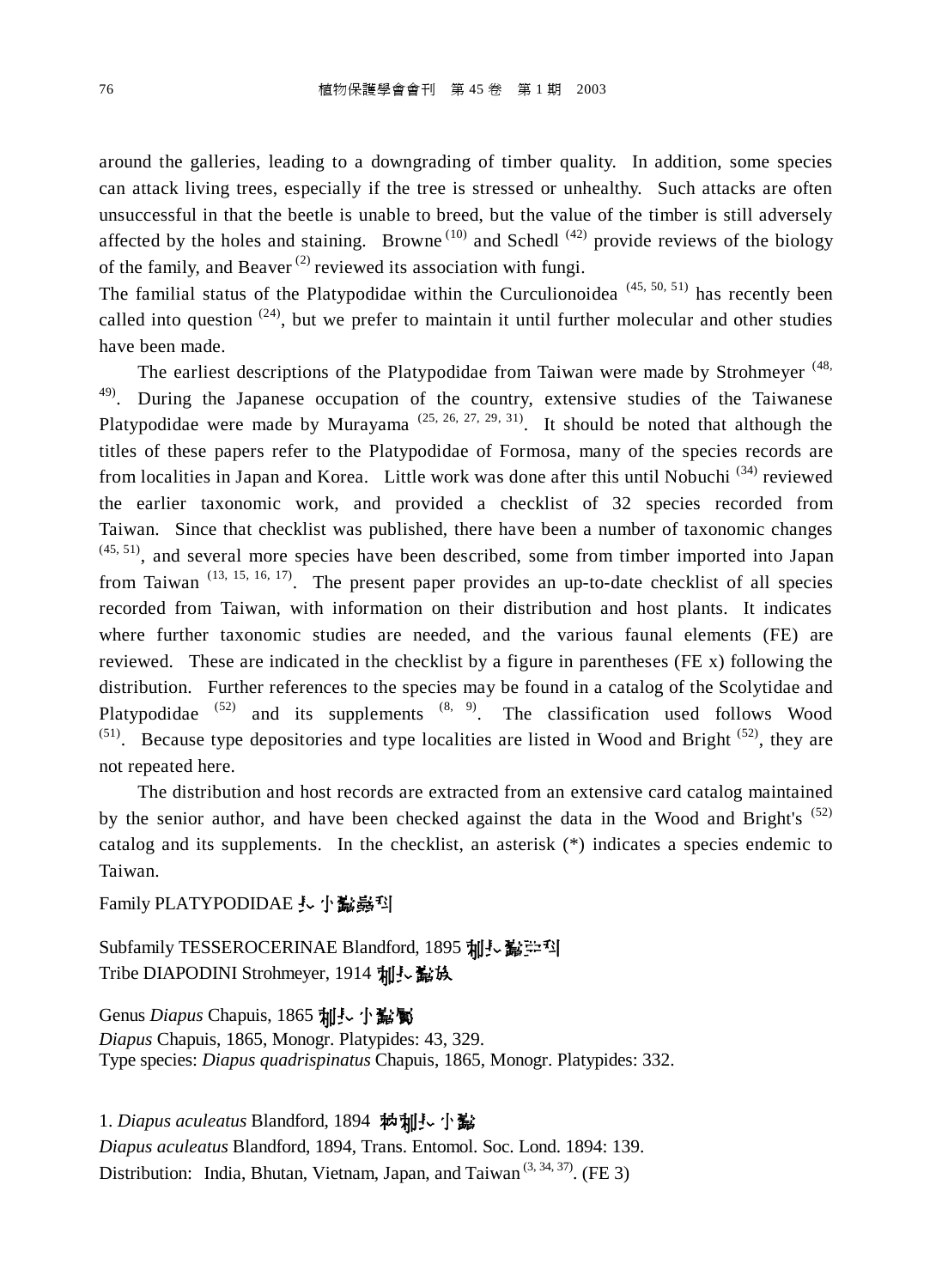| Hosts:   | Unknown in Taiwan; elsewhere, Castanea spp. and Quercus spp. (Fagaceae).                         |
|----------|--------------------------------------------------------------------------------------------------|
| Remarks: | This is an oligophagous species normally restricted to the Fagaceae. There is a                  |
|          | single record from Alnus incana (Betulaceae) in northern India (Uttar Pradesh) <sup>(41)</sup> . |

2. Diapus quinquespinatus Chapuis, 1865 针 **秈** 小 说

*Diapus quinquespinatus* Chapuis, 1865, Monogr. Platypides: 334.

Distribution: Tropical Africa, Madagascar, Asia from India to Indonesia, New Guinea, Australia, Pacific islands  $^{(52)}$ , and Taiwan  $^{(6, 25, 34)}$ . (FE 6)

Hosts: Unknown in Taiwan; elsewhere, polyphagous  $(42, 52)$ .

Remarks: A species of economic importance in Malaysia<sup>(11)</sup>.

3. *Diapus truncatus* Niijima & Murayama, 1934 秒星刘玉小鬣 *Diapus truncatus* Niijima & Murayama, 1934, J. Faculty Agric. Hokkaido Imp. Univ. 35: 143. *Diapus spatulifer* Browne, 1977, Entomol. Mon. Mag. 112: 101. Synonymy: Beaver, 2000, Serangga 5: 255-6. Distribution: India, Taiwan<sup> $(3, 31, 34, 37)$ </sup>. (FE 3) Hosts: Unknown in Taiwan; elsewhere, polyphagous<sup>(12)</sup>.

Subfamily PLATYPODINAE Erichson, 1847 *、*小鬍头 Tribe PLATYPODINI Erichson, 1847 長小監族

Genus *Crossotarsinulus* Schedl, 1972 擬砂星長小髷屬 *Crossotarsinulus* Schedl, 1972, Monogr. Familie Platypodidae: 85. Type species: *Crossotarsus sauteri* Strohmeyer, 1913, Entomol. Blätt. Biol. Syst. Käfer 9: 164.

4<sup>\*</sup>. *Crossotarsinulus sauteri* (Strohmeyer, 1913) 紹覽擬砂屋長小髷 *Crossotarsus sauteri* Strohmeyer, 1913, Entomol. Blätt. Biol. Syst. Käfer 9: 164. *Crossotarsinulus sauteri* (Strohmeyer). Schedl, 1972, Monogr. Familie Platypodidae: 85, 87. Distribution: Taiwan<sup> $(1, 49)$ </sup>. (FE 1) Hosts: Unknown. Remarks: This species, the only one in its genus, appears not to have been found again since its description. It needs reinvestigation, and may belong in the genus *Platypus* Herbst.

Genus *Crossotarsus* Chapuis, 1865 秒早長小點屬 *Crossotarsus* Chapuis, 1865, Monogr. Platypides: 23, 44. Type species: *Platypus wallacei* Thomson, 1858, Arch. Entomol. 1: 343.

5. *Crossotarsus emancipatus* Murayama, 1934 迅乞彭屋長 小蠹 *Crossotarsus emancipatus* Murayama, 1934, J. Faculty Agric. Hokkaido Imp. Univ. 35: 138. Distribution: Japan and Taiwan<sup>(27)</sup> [as *C. terminatus* Chapuis]<sup>(2, 31, 32, 34). (FE 2)</sup>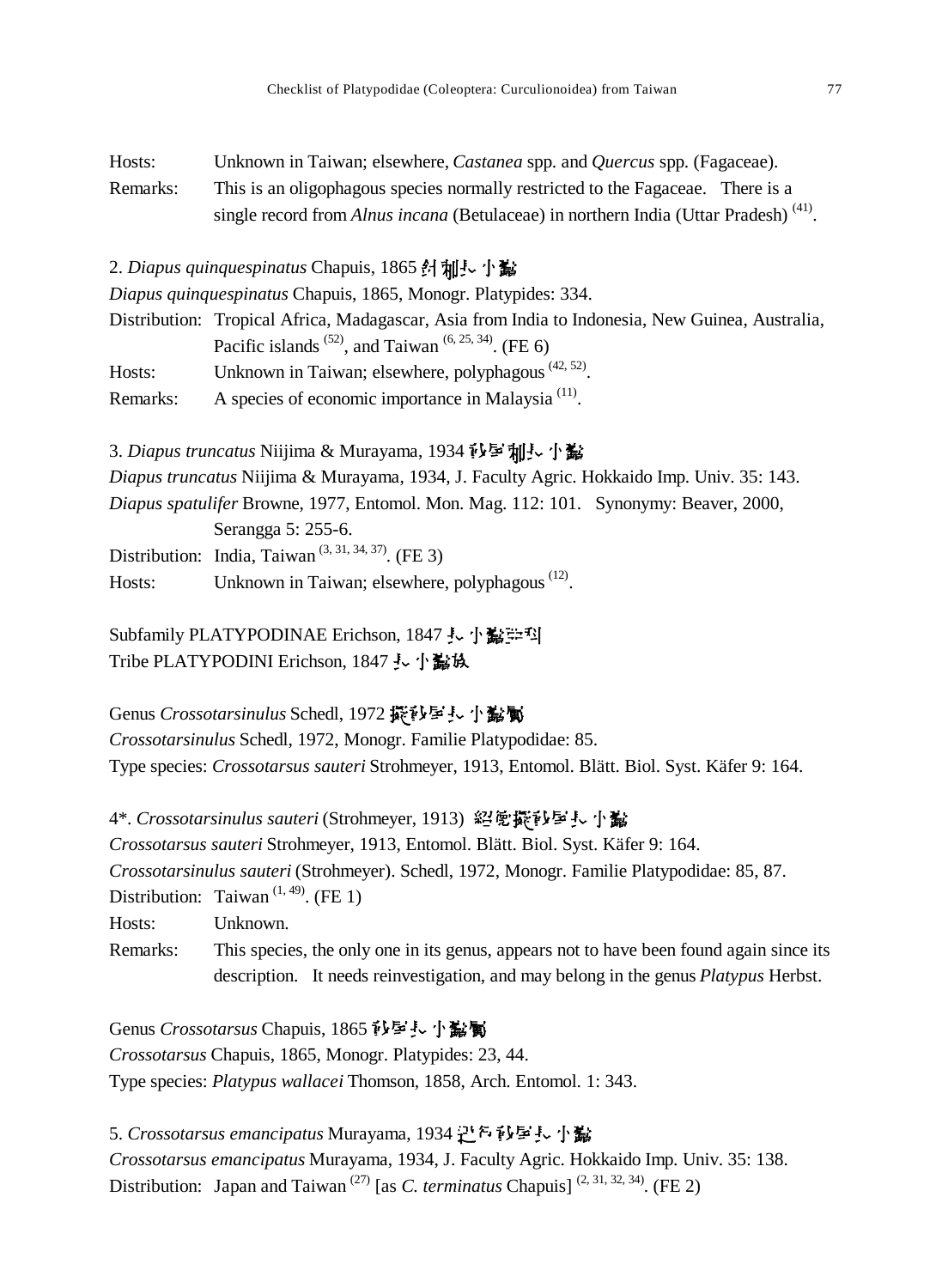Hosts: Taiwan: *Glochidion hongkongense*, *Mallotus paniculatus* (Euphorbiaceae), and *Wendlandia paniculata* (Rubiaceae)<sup>(27)</sup> [as *C. terminatus*]<sup>(32)</sup>; elsewhere in the Fagaceae and Lauraceae<sup>(35)</sup>. Presumably polyphagous.

6. *Crossotarsus externedentatus* (Fairmaire, 1849) 기兹한토토 小蠹

*Platypus externedentatus* Fairmaire, 1849, Preprint from Rev. Mag. Zool. Pure Appl. Ser. 2(2): 78. *Crossotarsus externedentatus* (Fairmaire). Chapuis, 1865, Mongr. Platypides: 81.

- Distribution: Tropical E and S Africa, Madagascar, Indian Ocean islands, Oriental region to New Guinea, Pacific islands  $^{(52)}$ , and Taiwan  $^{(6, 25, 34, 37)}$ . (FE 6)
- Hosts: Taiwan: *Carica papaya* (Caricaceae), *Cinnamomum camphora* (Lauraceae), *Leucaena glauca* (Leguminosae), *Cryptomeria japonica* (Taxodiaceae) (25) , *Brownea* sp. (Leguminosae), and *Prunus mume* (Rosaceae) (new records); elsewhere strongly polyphagous (6, 10, 42, 40) .
- Remarks: A species of economic importance in plantations, because it sometimes attacks living trees  $(3, 11)$ .
- 7. *Crossotarsus flavomaculatus* Strohmeyer, 1912 豈空彭屋長小髷
- *Crossotarsus flavomaculatus* Strohmeyer, 1912, Entomol. Mitt. 1: 40.
- Distribution: Japan, Java, the Philippines, W. Malaysia, and Taiwan<sup> $(4, 25, 31)$ </sup>. (FE 4)
- Hosts: Taiwan: *Quercus glauca* (Fagaceae)<sup>(25)</sup>; elsewhere, none recorded.
- 8<sup>\*</sup>. *Crossotarsus formosanus* Strohmeyer, 1912 を灣沙戶長小髷
- *Crossotarsus formosanus* Strohmeyer, 1912, Entomol. Mitt. 1: 41.

Distribution: Taiwan<sup> $(1, 25, 27, 34, 48)$ </sup>. (FE 1)

- Hosts: Taiwan: *Casuarina equisetifolia* (Casuarinaceae), *Glochidion hongkongense*, *Mallotus paniculatus*, *M. philippinensis* (Euphorbiaceae), *Beilschmiedia erythrophloia*, *Cinnamomum camphora*, *Neolitsea konishii* (Lauraceae), *Ficus gibbosa* (Moraceae), *Eugenia formosana* (Myrtaceae), *Wendlandia paniculata* (Rubiaceae), and *Styrax suberifolium* (Styracaceae)<sup>(25, 27)</sup>.
- Remarks: This species may be based on large specimens of *Crossotarsus externedentatus* (Fairmaire).

9. *Crossotarsus niponicus* Blandford, 1894 淳日砂屋長小髷

*Crossotarsus niponicus* Blandford, 1894, Trans. Entomol. Soc. Lond. 1894: 130. Distribution: Japan, Taiwan<sup> $(2, 25, 31, 34)$ </sup>. (FE 2)

Hosts: Taiwan: none recorded; elsewhere, polyphagous<sup>(35)</sup>.

10. *Crossotarsus piceus* Chapuis, 1865 黑砂星長小髷

*Crossotarsus piceus* Chapuis, 1865, Monogr. Platypides 56.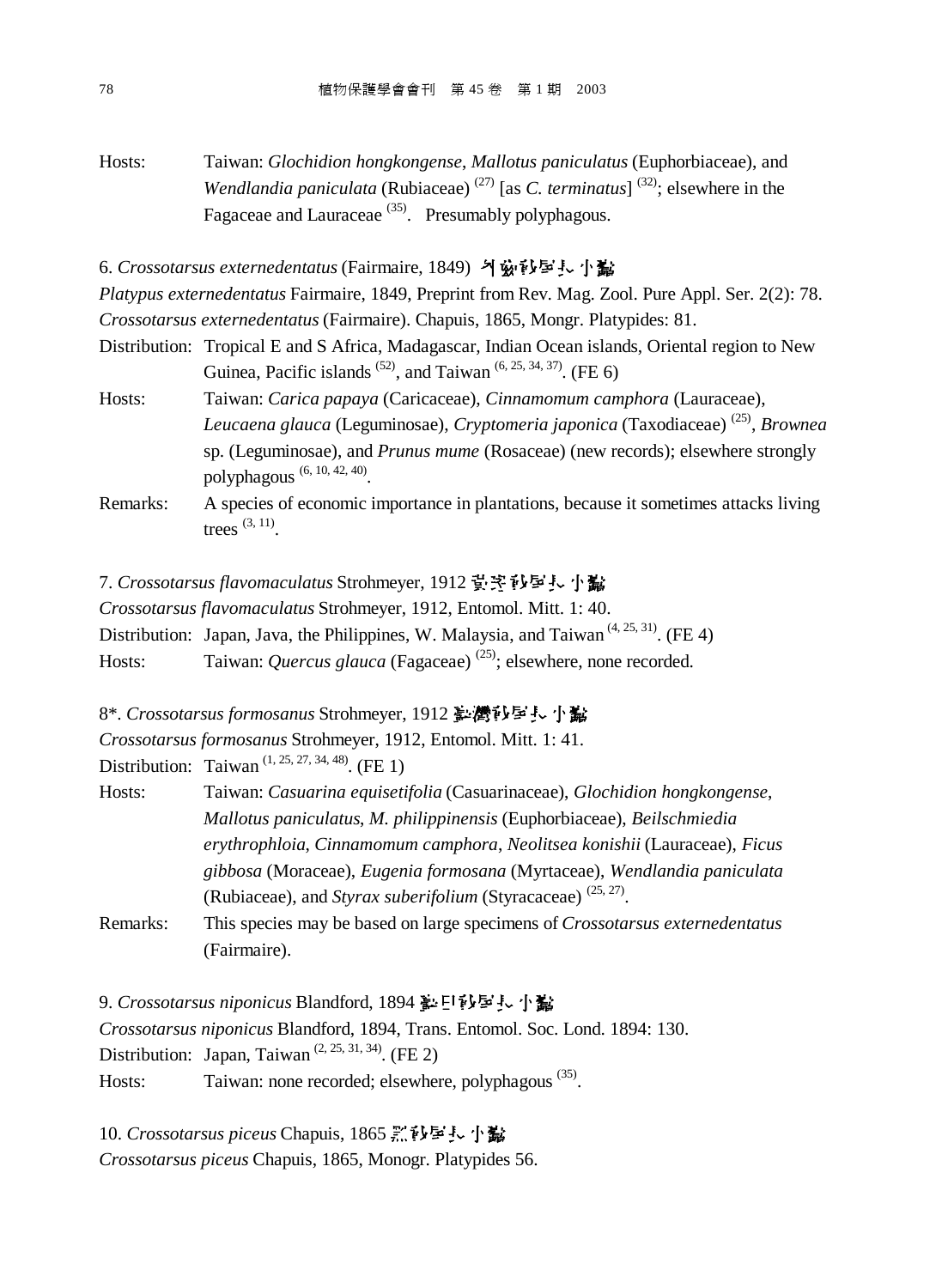Distribution: Indonesia (Aru Is., Moluccas, Sumatra), New Guinea, the Philippines, and Taiwan<sup>(5,</sup>  $^{25)}$ . (FE 5) Hosts: Unknown.

11\*. *Crossotarsus rengetensis* Niijima & Murayama, In Murayama, 1925 说它写去小说 *Crossotarsus rengetensis* Niijima & Murayama, In Murayama, 1925a, J. Coll. Agric. Hokkaido Imp. Univ. 15: 208. <sup>(5)</sup>

Distribution: Taiwan<sup> $(1, 25, 28, 34)$ </sup>. (FE 1)

Hosts: Taiwan: *Lithocarpus cuspidata* (Fagaceae), *Cinnamomum camphora*, *C. micranthum*, *Cryptocarya chinensis*, *Neolitsea konishii*, *N. longipaniculata* (Lauraceae), *Melia azedarach* (Meliaceae), *Gordonia axillaris*, and *Ternstroemia japonica* (Theaceae) <sup>(25, 28)</sup>.

Remarks: This species seems to show some preference for trees of the Lauraceae  $^{(28)}$ .

12. *Crossotarsus simplex* Murayama, 1925 毕即彭屋長 小鷭

*Crossotarsus simplex*, Murayama, 1925b, J. Coll. Agric. Hokkaido Imp. Univ. 15: 231.

Distribution: Japan, Korea, and Taiwan<sup> $(2, 26, 34, 35)$ </sup>. (FE 2)

Hosts: Taiwan: none recorded; elsewhere, polyphagous<sup>(19, 35)</sup>.

Remarks: We have found no actual reference to specimens collected in Taiwan in Murayama's papers, but Nobuchi<sup>(35)</sup> notes that he examined specimens from "Formosa".

13. *Crossotarsus wallacei* Thomson, 1858 扑弥山砂屋長小蠶

*Platypus wallacei* Thomson, 1858, Arch. Entomol. 1: 343.

*Crossotarsus wallacei* (Thomson). Chapuis, 1865, Monogr. Platypides: 53.

Distribution: India, through Southeast Asia to New Guinea, and Taiwan<sup> $(4, 25, 34)$ </sup>. (FE 4)

Hosts: Taiwan: none recorded; elsewhere, polyphagous<sup>(10, 39)</sup>.

Remarks: Considered to be of economic importance by Browne<sup> $(10, 11)$ </sup>, because of the large size of the holes made in timber, but not known to attack healthy trees.

Genus *Dinoplatypus* Wood, 1993 **뛀멉Ꟁꑰ엻쓝**

*Dinoplatypus* Wood, 1993, Gt. Basin Nat. 53: 273.

Type species: *Platypus cupulatus* Chapuis, 1865, Monogr. Platypides: 278.

14. *Dinoplatypus flectus* (Niijima & Murayama, 1931), New Combination 責持砂學長小鷸 *Platypus lepidus formosanus* Niijima & Murayama, in Murayama, 1925a, J. Coll. Agric. Hokkaido Imp. Univ. 15: 214. (preoccupied)

*Platypus lepidus flectus* Niijima & Murayama, in Murayama, 1925a, J. Faculty Agric. Hokkaido Imp. Univ. 30: 197.

*Platypus murayamaensis* Schedl, 1941, Entomol. Blätt. Biol. Syst. Käfer 37: 43. (unneeded replacement name)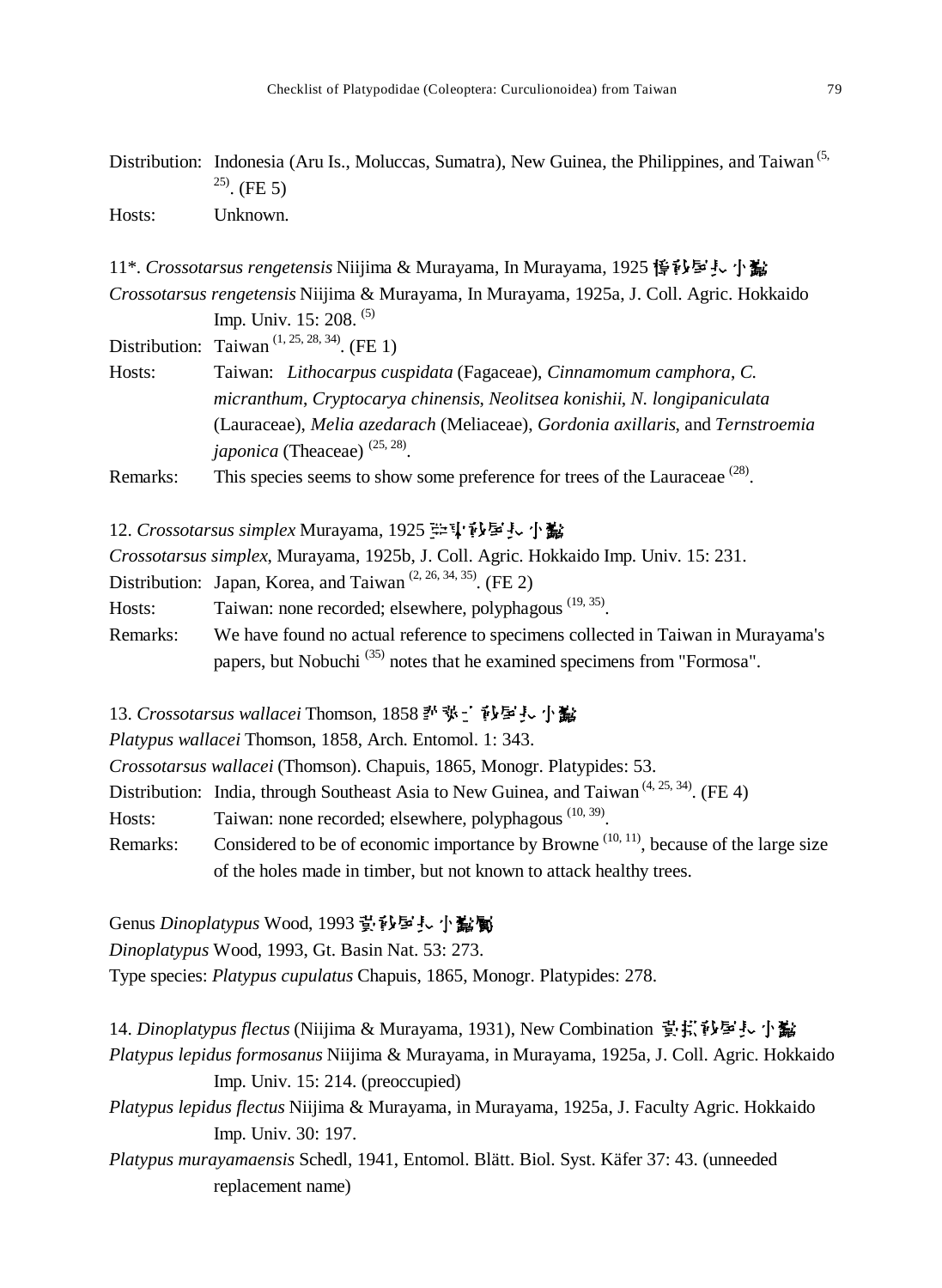*Platypus flectus* Niijima & Murayama. Wood and Bright, 1992, Gt. Basin Nat. Mem. 13: 1140. Distribution: China and Taiwan<sup> $(2, 25, 29, 34, 37)$ </sup>. (FE 2)

- Hosts: Taiwan: 'oak' (Fagaceae), *Cinnamomum camphora*, *C. micranthum* (Lauraceae), *Lagerstroemia subcostata* (Lythraceae), *Psidium guaiacum[?]* (Myrtaceae), *Diplospora viridifolia* (Rubiaceae), *Styrax formosanum* (Styracaceae) (25, 29, 34, <sup>37)</sup>. The species is polyphagous.
- Remarks: This species is clearly related morphologically to other species in the genus *Dinoplatypus*, such as *D. calamus* (Blandford) and *D. hamatus* (Blandford), and is accordingly transferred to the genus.

15\*. *Dinoplatypus kusukusensis* (Murayama, 1956), New Combination 高二 費秒早長小蠹 *Platypus kusukusensis* Murayama, 1956, Coleopt. Bull. 10: 13.

Distribution: Taiwan<sup> $(1, 33, 34)$ </sup>. (FE 1)

Host: *Cryptomeria japonica* (Taxodiaceae)<sup>(33)</sup>.

Remarks: Murayama's description and figures leave no doubt that the species should be transferred to *Dinoplatypus*.

16. *Dinoplatypus lepidus* (Chapuis, 1865) 總細費砂屋長小蠶

*Platypus lepidus* Chapuis, 1865, Monogr. Platypides: 282.

*Dinoplatypus lepidus* (Chapuis). Wood, 1993, Gt. Basin Nat. 53: 279.

Distribution: Seychelles, Sri Lanka through Southeast Asia to Australia, and Taiwan<sup>(4, 25, 34)</sup>. (FE 4)

Hosts: Taiwan: *Cryptomeria japonica* (Taxodiaceae)<sup>(25)</sup>; elsewhere, polyphagous<sup>(52)</sup>.

Remarks: This species has frequently been imported to Japan in timber but is not native there.

Genus *Platypus* Herbst, 1793 し小説閣

*Platypus* Herbst, 1793, Natursyst. Insekten 5: 128.

Type species: *Bostrichus cylindrus* Fabricius, 1792, Entomol. Syst. 1<sup>(2)</sup>: 364.

17<sup>\*</sup>. *Platypus arisannensis* Murayama, 1934 <sup>[</sup> **空** ]' [ **j···· j· 鬣** 

*Platypus arisannensis* Murayama, 1934, J. Faculty Agric. Hokkaido Imp. Univ. 35: 135.

Distribution: Taiwan<sup> $(1, 31, 34)$ </sup>. (FE 1)

Hosts: None recorded.

Remarks: This species may be a synonym of *Platypus lewisi* Blandford.

# 18. Platypus beaveri Browne, 1975 <a>
<sub><a>
1975<br/>  $\frac{1}{12}$ <br/> $\frac{1}{12}$ </sub>

*Platypus beaveri* Browne, In Beaver and Browne, 1975, Oriental Ins. 9: 306.

*Diapus formosanus* Niijima & Murayama, Iin Murayama, 1925, J. Coll. Agric. Hokkaido Imp. Univ. 15: 217. Synonymy: Beaver, 2000, Serangga, 5: 256. (*Platypus formosanus* preoccupied).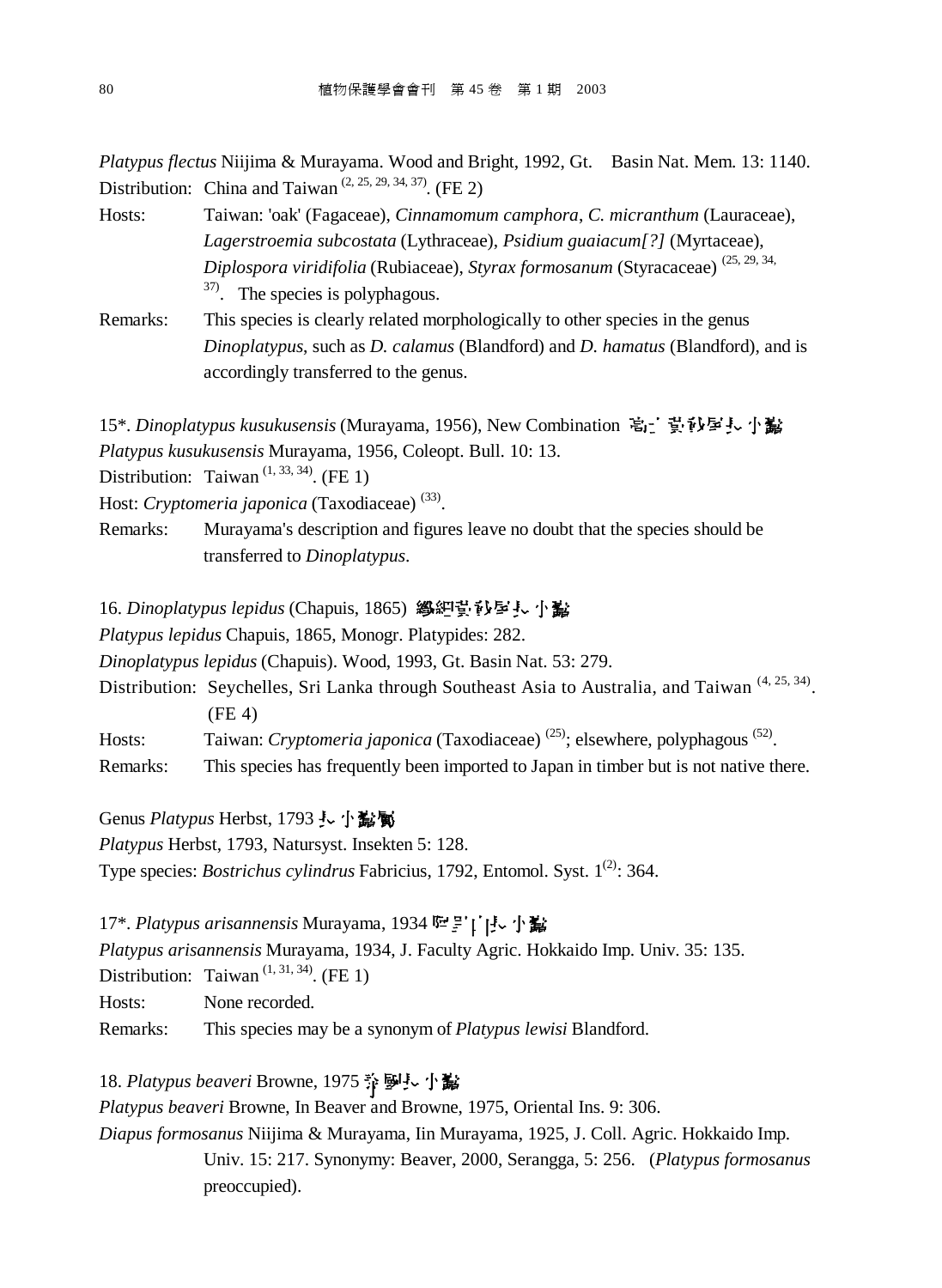| Platypus keelungensis Browne, 1985, Kontyu 53: 294. Synonymy: Beaver, 2000, Serangga, 5: |                                                                                                                            |
|------------------------------------------------------------------------------------------|----------------------------------------------------------------------------------------------------------------------------|
|                                                                                          | 256.                                                                                                                       |
|                                                                                          | Distribution: Thailand and Taiwan <sup><math>(3, 17, 25, 29)</math></sup> . (FE 3)                                         |
| Hosts:                                                                                   | Taiwan: Lithocarpus konishii, Quercus sp. (Fagaceae), and Psidium guaiacum                                                 |
|                                                                                          | (Myrtaceae) <sup>(17, 25, 29)</sup> ; elsewhere: <i>Castanopsis</i> sp. and <i>Quercus</i> sp. (Fagaceae) <sup>(4)</sup> . |
| Remarks:                                                                                 | This species shows a preference for trees of the family Fagaceae.                                                          |

19. Platypus contaminatus (Blandford, 1894) <del>內</del>穢長小盧

*Crossotarsus contaminatus* Blandford, 1894, Trans. Entomol. Soc. Lond. 1894: 131.

*Platypus contaminatus* (Blandford). Schedl, 1972, Monogr. Familie Platypodidae: 200.

Distribution: India, China, Japan, and Taiwan<sup> $(3, 34, 35)$ </sup>. (FE 3)

Hosts: Taiwan: *Prunus mume* (Rosaceae) (new record); elsewhere, polyphagous<sup>(35)</sup>.

20. Platypus curtus Chapuis, 1865 秒星長小點

*Platypus curtus* Chapuis, 1865, Monogr. Platypides: 261.

- Distribution: India through Southeast Asia to the Philippines and Indonesia, China, and Taiwan<sup>(4,</sup>  $34)$ . (FE 4)
- Hosts: Taiwan: none recorded; elsewhere, polyphagous  $(39, 52)$ , but with a preference for trees in the family Dipterocarpaceae  $(10)$ .
- Remarks: The only record of this species from Taiwan is of specimens taken in Japan from imported timber  $(34)$ . Its establishment in Taiwan needs to be confirmed.
- 21<sup>\*</sup>. *Platypus dasycauda* Browne, 1980 ↑ 打長 小鬍

*Platypus dasycauda* Browne, 1980, Kontyu 48: 376.

Distribution: Taiwan<sup> $(1, 13)$ </sup>. (FE 1)

Hosts: None recorded.

Remarks: The species was described by Browne from specimens imported to Japan in timber from Taiwan.

22. Platypus formosanus Niijima & Murayama, 1925 <u>を</u>灣長小鼠

*Platypus formosanus* Niijima & Murayama, In Murayama, 1925, J. Coll. Agric. Hokkaido Imp. Univ. 15: 215.

*Platypus taiwansis* Schedl, 1960, Entomol. Blätt. Biol. Syst. Käfer 56: 111. (unneeded replacement name).

Distribution: Japan and Taiwan<sup> $(22, 25, 29, 34)$ </sup>. (FE 2)

Hosts: Taiwan: *Sapium discolor* (Euphorbiaceae), *Psidium guaiacum* (Myrtaceae), and *Styrax formosanum* (Styracaceae) (25, 29) ; elsewhere: *Quercus* sp. (Fagaceae) and *Ficus* sp. (Moraceae)<sup>(35)</sup>. Presumably polyphagous.

23\*. Platypus horishensis Murayama, 1928 [1]:<sup>1</sup>j. 小鷸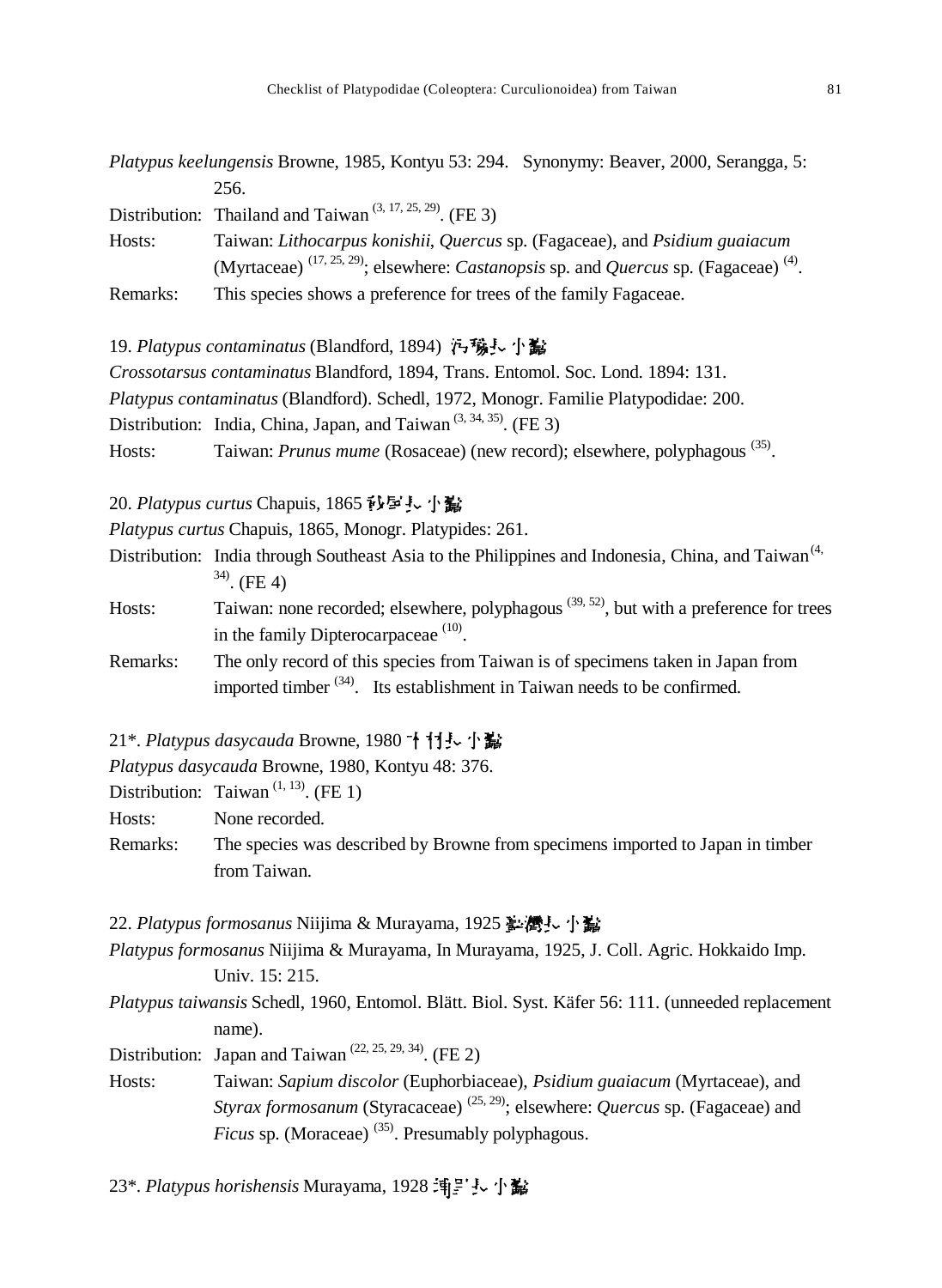*Platypus horishensis* Murayama, 1928, J. Coll. Agric. Hokkaido Imp. Univ. 19: 284.

Distribution: Taiwan<sup>(1, 16, 27, 28, 34, 37)</sup>. (FE 1)

Hosts: *Castanopsis kawakamii*, *Lithocarpus brevicaudata*, and *L. rhombocarpus* (Fagaceae) (27) .

Remarks: This species has a preference for, and may be largely restricted to the Fagaceae.

24. Platypus indicus Strohmeyer, 1910 门坞县小隘

*Platypus indicus* Strohmeyer, 1910, Entomol. Blätt. Biol. Syst. Käfer 6: 131.

Distribution: India, Burma, Thailand, Vietnam, and Taiwan<sup> $(3, 14, 34, 43, 46)$ . (FE 3)</sup>

Hosts: Taiwan: 'oak' (Fagaceae)  $(43)$ ; elsewhere, polyphagous  $(6)$ .

25. Platypus kiushuensis Murayama, 1936 莎·[·· 小鬣

*Platypus kiushuensis* Murayama, 1936, Tenthredo 1: 145.

Distribution: Japan and Taiwan<sup> $(2, 35)$ </sup>. (FE 2)

Hosts: Taiwan: none recorded; elsewhere: *Quercus gilva* and *Quercus* sp. (Fagaceae)<sup>(32)</sup>.

Remarks: There is too little information available on host trees to be sure whether there is a true preference for the Fagaceae.

26. Platypus koryoensis (Murayama, 1930) **!空長小島** 

*Crossotarsus koryoensis* Murayama, 1930, J. Chosen Nat. Hist. Soc. 11: 28.

*Platypus koryoensis* (Murayama). Schedl, 1972. Monogr. Familie Platypodidae: 219.

Distribution: Far E. Russia, Korea, and Taiwan<sup> $(2, 31, 34, 37)$ </sup>. (FE 2)

Hosts: Taiwan: *Quercus* sp. <sup>(31)</sup>; elsewhere: *Acer* sp. (Aceraceae), *Carpinus laxiflora* (Carpinaceae), *Quercus acutissima*, *Q. aliena*, and *Q. serrata* (Fagaceae) (19) .

Remarks: Japan was included in the distribution  $(52)$ , but we have found no published records. Most of the host records are from the Fagaceae, and a preference for that family is indicated.

27. Platypus lewisi Blandford, 1894 <sup>【</sup>注予氏表小説

*Platypus lewisi* Blandford, 1894, Trans. Entomol. Soc. Lond. 1894: 134.

Distribution: Bhutan, India, China, Korea, Japan, and Taiwan<sup> $(3, 25)$ </sup>. (FE 3)

Hosts: Taiwan: none recorded; elsewhere, polyphagous<sup>(35, 52)</sup>, but with a clear preference for the Fagaceae.

28\*. Platypus lunatulus Browne, 1980 鬱『見、小鷭

*Platypus lunatulus* Browne, 1980, Kontyu 48: 497.

Distribution: Taiwan<sup>(1)</sup>. (FE 1)

Hosts: Quercus sp. (Fagaceae)<sup>(16)</sup>.

Remarks: This species was described by Browne from specimens intercepted in Japan in timber from Taiwan. Browne<sup>(18)</sup> recorded the species from timber imported from New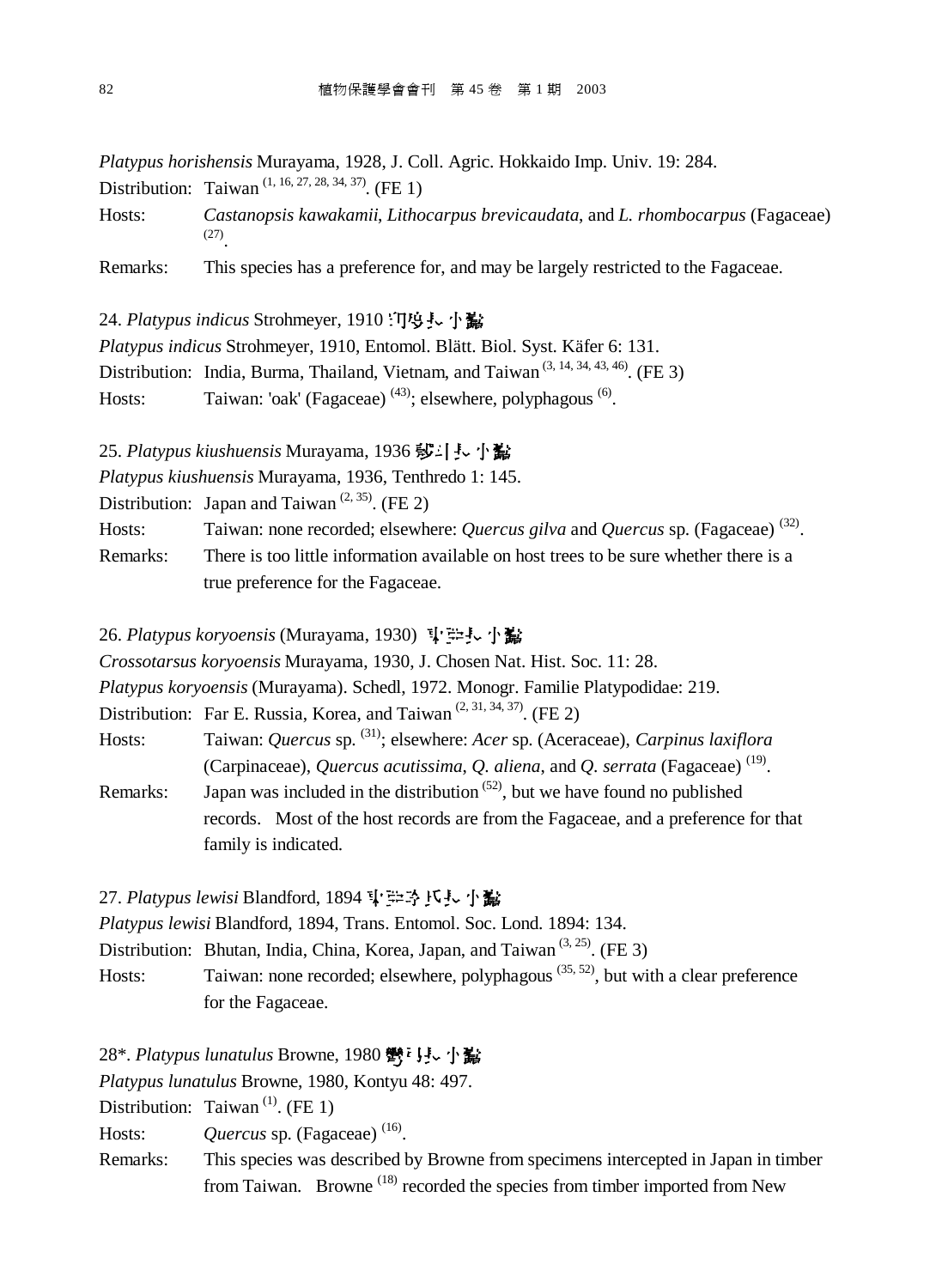Guinea to Japan, but we believe this record is doubtful, and have excluded New Guinea from the distribution. Wood and Bright  $(52)$  list the species as a junior synonym of *Platypus tayabasi* Schedl, with a reference to a paper by Wood  $(51)$ . This paper has never been published. We believe that the synonymy is unlikely to be correct, unless the range of variation included within *P. tayabasi* is considered to be extremely large. It seems more likely that a complex of species is involved, but further taxonomic studies are clearly required.

29. Platypus modestus Blandford, 1894 <sup>プ</sup>ェアシート *Platypus modestus* Blandford, 1894, Trans. Entomol. Soc. Lond. 1894: 133. Distribution: Japan and Taiwan<sup> $(2, 31, 34)$ </sup>. (FE 2) Hosts: Taiwan: none recorded; elsewhere, polyphagous<sup>(35, 52)</sup>.

30\*. Platypus niijimai Murayama, 1931 舀?」 慆!~ 小鷸 *Platypus niijimai* Murayama, 1931, J. Faculty Agric. Hokkaido Imp. Univ. 30: 197. Distribution: Taiwan<sup> $(1, 29, 31, 34, 37)$ </sup>. (FE 1) Hosts: *Psidium guaiacum* (Myrtaceae)<sup>(29)</sup>. Remarks: This species has been intercepted in Japan in timber imported from Taiwan.

31. *Platypus obtusipennis* (Schedl, 1939) **쁳 ꑰ엻** *Platypus obtusipennis* Schedl, 1939, Arkiv. Zool. 31B<sup>(11)</sup>: 2. Distribution: India, Burma, and Taiwan<sup> $(3, 46)$ </sup>. (FE 3)

Hosts: Taiwan: none recorded; elsewhere: *Dipterocarpus indicus* (Dipterocarpaceae)<sup>(41)</sup>.

32<sup>\*</sup>. *Platypus octodentatus* Browne, 1985 *飞* 索卡·小蠹

*Platypus octodentatus* Browne, 1985, Kontyu 53: 294.

Distribution: Taiwan<sup> $(1, 17)$ </sup>. (FE 1)

Host: *Quercus* sp. (Fagaceae)<sup>(17)</sup>.

Remarks: The species was described from specimens intercepted in timber imported to Japan from Taiwan.

33\*. Platypus querci Browne, 1980 像樹長小 *Platypus querci* Browne, 1980, Kontyu 48: 488. Distribution: Taiwan<sup> $(1, 15)$ </sup>. (FE 1) Host: *Quercus* sp. (Fagaceae)<sup>(15)</sup>. Remarks: The species was described from specimens intercepted in timber imported to Japan from Taiwan.

34. Platypus quercivorus (Murayama, 1925) 災害長小蠹 *Crossotarsus quercivorus* Murayama, 1925, J. Coll. Agric. Hokkaido Imp. Univ. 15: 229.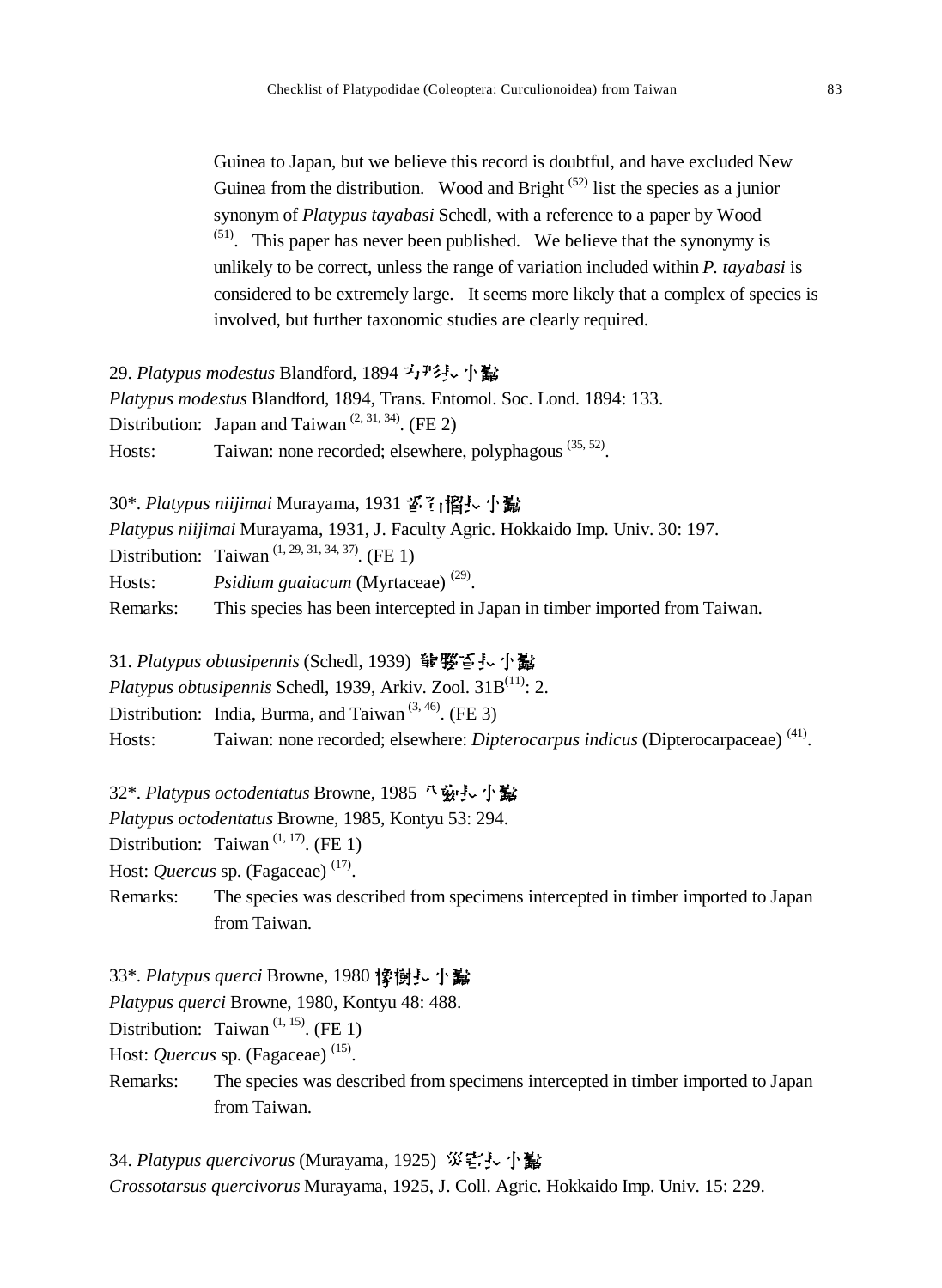*Crossotarsus sexfenestratus* Beeson, 1937, Indian Forest Rec., N. S. Entomol. 3: 94. Synonymy: Schedl, 1972, Entomol. Arb. Mus. G. Frey 23: 156.

*Platypus quercivorus* (Murayama). Schedl, 1972, Monogr. Familie Platypodidae: 217.

Distribution: India, Japan, Java, New Guinea, and Taiwan<sup> $(4, 35)$ </sup>. (FE 4)

Hosts: Taiwan: none recorded; elsewhere, polyphagous, but with a preference for the Fagaceae  $(21, 35)$ .

Remarks: This species is currently causing extensive mortality of some species of oak (*Quercus* spp.) trees in Japan, attacking healthy trees, vectoring a pathogenic ambrosia fungus, and breeding for several generations within the same tree as it dies  $(20, 22, 23, 35, 47)$ . It is a species of major economic importance in Japan.

35\*. Platypus taiheizanensis (Murayama, 1932) <sup>人과</sup>[「!」 小鷸

*Crossotarsus taiheizanensis* Murayama, 1932, Trans. Nat. Hist. Soc. Formosa 22: 485. *Stenoplatypus taiheizanensis* (Murayama). Schedl, 1935, Philippine J. Sci. 56: 401. *Platypus taieheizanensis* (Murayama). Schedl, 1972, Monogr. Familie Platypodidae: 220. Distribution: Taiwan<sup> $(1, 30, 31, 34)$ </sup>. (FE 1) Hosts: *Castanopsis kawakamii* (Fagaceae) <sup>(30)</sup>.

Genus *Treptoplatypus* Schedl, 1939 *惶*長小點屬

*Treptoplatypus* Schedl, 1939, Verh. VII. Int. Kongr. Entomol. Berlin (1938) 7: 401. Type species: *Crossotarsus trepanatus* Chapuis, 1865, Monogr. Platypides: 75.

36. *Treptoplatypus severini* (Blandford, 1894), New Combination 災管長小蠹 *Platypus severini* Blandford, 1894, Trans. Entomol. Soc. Lond. 1894: 136. Distribution: Japan and Taiwan<sup> $(2, 25, 34)$ </sup>. (FE 2) Hosts: Taiwan: none recorded; elsewhere, polyphagous<sup>(35)</sup>. Remarks: This species is related to *T. solidus* (Walker), and must be transferred to the genus *Treptoplatypus*.

37. Treptoplatypus solidus (Walker, 1859) 纠給管長小鬣 *Platypus solidus* Walker, 1859, Ann. Mag. Nat. Hist. Ser. 3<sup>(3)</sup>: 261. *Treptoplatypus solidus* (Walker). Wood, 1993, Gt. Basin Nat. 53: 279. Distribution: Sri Lanka, India through Southeast Asia to Australia and Micronesia, Japan, Korea, and Taiwan<sup>(4, 25, 29, 34, 35)</sup>. (FE 4) Hosts: Taiwan: *Psidium guaiacum* (Myrtaceae)<sup>(29)</sup>; elsewhere, polyphagous<sup>(52)</sup>.

38\*. *Treptoplatypus xylographus* (Schedl, 1969), New Combination 忪穹廴小蠹 *Platypus xylographus* Schedl, 1969, Kontyu 37: 216. Distribution: Taiwan<sup> $(1, 36, 44)$ </sup>. (FE 1) Hosts: *Picea* sp. and *Pinus* sp. (Pinaceae)<sup>(44)</sup>.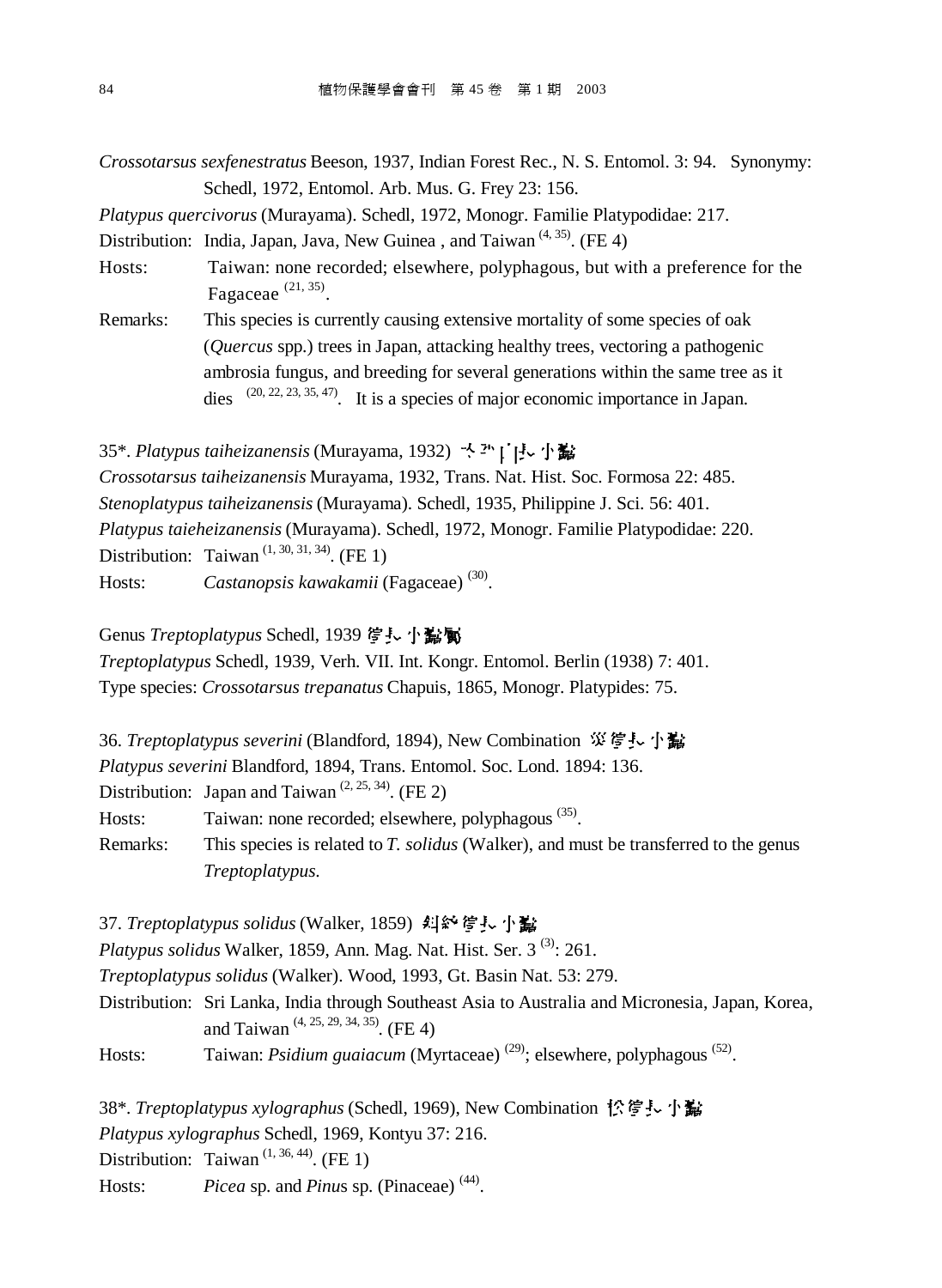Remarks: This species was described by 2 specimens from timber imported to Japan. It clearly belongs in the genus *Treptoplatypus*.

#### **DUBIOUS RECORDS**

The following species have been recorded from Taiwan, but we were unable to find any voucher specimens. Their actual occurrence needs to be reconfirmed prior to including them in the ambrosia beetle fauna of Taiwan.

### 1. *Crossotarsus concinnus* Blandford, 1894 堕砂屋長小髷

*Crossotarsus chapuisi* Blandford, 1894, Trans. Entomol. Soc. Lond. 1894: 129. (preoccupied). *Crossotarsus concinnus* Blandford, 1894, Trans. Entomol. Soc. Lond. 1894: 578. Nobuchi<sup>(35)</sup> and Wood and Bright<sup>(52)</sup> include Taiwan in the distribution of this species, but Nobuchi's <sup>(38)</sup> checklist of Japanese Platypodidae restricts the distribution to Japan (Kyushu) only.

## 2. *Dinoplatypus calamus* (Blandford, 1894) 置卦豈砂厚し小髷

*Platypus calamus* Blandford, 1894, Trans. Entomol. Soc. Lond. 1894: 137.

*Dinoplatypus calamus* (Blandford). Wood, 1993, Gt. Basin Nat. 53: 279.

Taiwan is included in the distribution of the species by Schedl<sup> $(45)$ </sup>, Nobuchi<sup> $(35, 38)$ </sup>, Choo and Woo  $(19)$ , and Wood and Bright  $(52)$ , but it is not mentioned by Nobuchi  $(34)$  in his checklist of Taiwanese species, and we have seen no actual record from Taiwan.

#### 3. *Dinoplatypus luniger* (Motschulsky, 1863) 迁<sup>1</sup> 堂印写長 小蠹

*Platypus luniger* Motschulsky, 1863, Bull. Soc. Imp. Nat. Moscou 36: 510.

*Dinoplatypus luniger* (Motschulsky). Wood, 1993, Gt. Basin Nat. 53: 279.

*Platypus caliculus* Chapuis, 1865, Monogr. Platypides: 280. Synonymy: Wood, 1969, Gt. Basin Nat. 29: 160.

Schedl<sup>(45)</sup> (as *P. caliculus*) and Wood and Bright<sup>(52)</sup> include Taiwan in the distribution, but again we were unable to locate any actual record.

## **FAUNAL ELEMENTS**

The 38 species of the Platypodidae from Taiwan are fairly easily divided into 6 faunal elements (FE). The system basically follows those of Beaver and Browne<sup>(4, 5)</sup> and Bright<sup>(7)</sup>, with some modifications.

- FE 1. Endemic species (13 species). Species are known only from Taiwan. Some of these are only known from timber imported to Japan from Taiwan, and their actual occurrence in Taiwan needs to be confirmed. A number of these species will doubtless be found to occur elsewhere in the region.
- FE 2. Eastern Palearctic element (9 species). These species reach their southernmost distribution in Taiwan. They occur also in 1 or more of the following countries: China, Japan, Korea, and Russia (Far East provinces).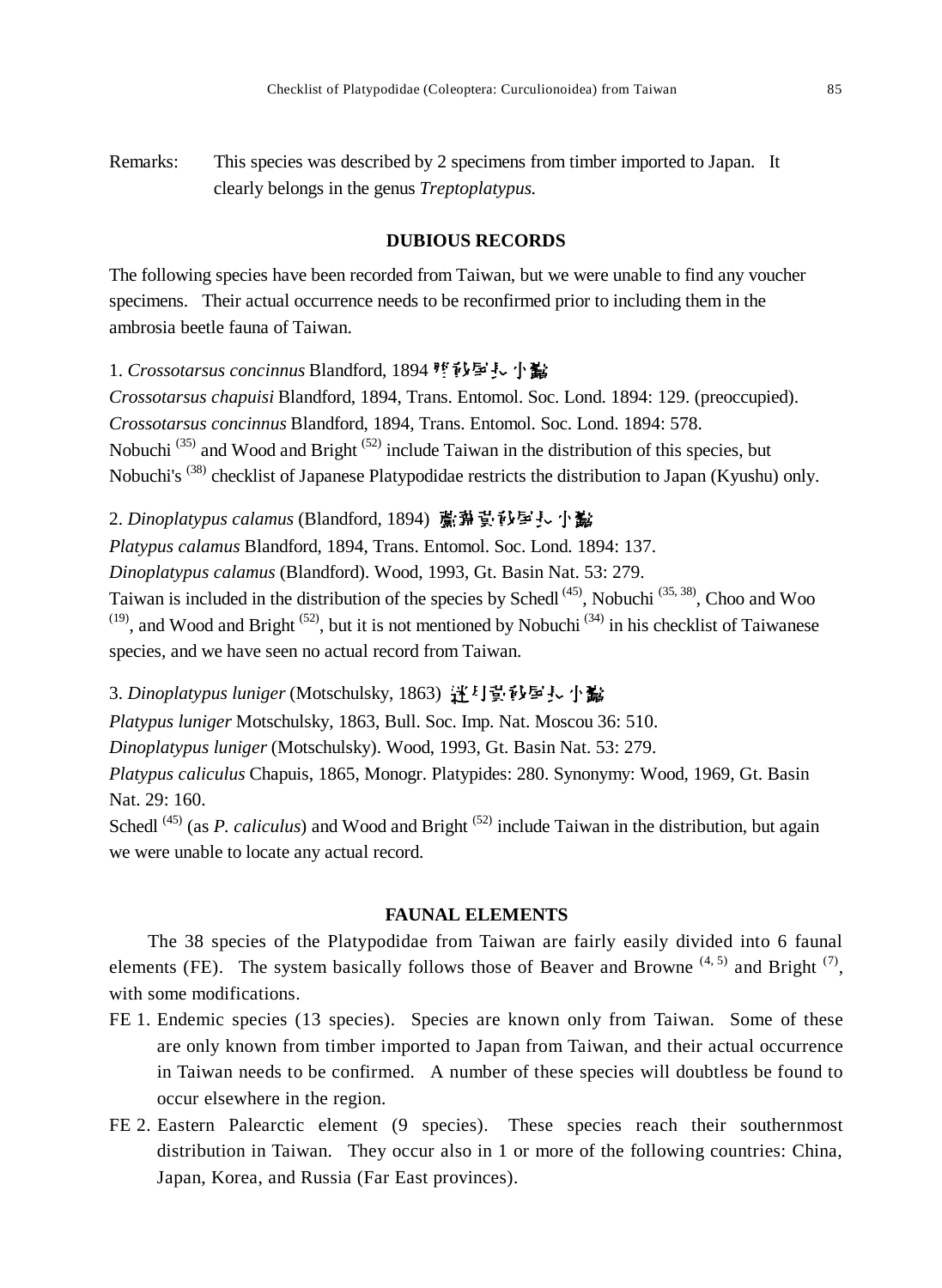- FE 3. Indian element (7 species). This element includes species known from the Indian subcontinent (usually only in the north), whose ranges extend eastward across Asia to Taiwan, sometimes including China and Japan, but which are absent from Malaysia and Indonesia. The origin of the species is not certain, and many may have originated in the Indochinese area rather than in India.
- FE 4. Indomalaysian element (6 species). This element includes species which occur in both the Indian-Indochinese and Malaysian-Indonesian areas, but appear to have originated on the Asian side of Wallace's line.
- FE 5. Papuasian element (1 species). This element includes only *Crossotarsus piceus*, a species unknown to occur on the Asian mainland, but probably originating in the New Guinea/Moluccas area, East of Wallace's line. Its distribution suggests that it spread westwards through the Philippines to Taiwan.
- FE 6. Circumtropical element (2 species). This element includes only *Crossotarsus externedentatus* and *Diapus quinquespinatus*. Both these species are distributed from Africa, through the Oriental region to Australia and the Pacific islands.

#### **HOST PREFERENCES**

A majority of the species of Platypodidae are polyphagous (breeding in several to many different families of trees). For such species, the size and suitability of the host tree for the growth of the symbiotic fungi, on which the larvae depend for their food and development, are more important than its taxonomic affinity  $(2)$ . However, some species are oligophagous, that is, they show a strong preference for a particular host tree family, and rarely attack others. In the case of Taiwanese species, this family is almost always the Fagaceae. The following species show a distinct preference for this family: *Diapus aculeatus*, *Platypus beaveri*, *P. horishensis*, *P. koryoensis*, *P. lewisi*, *P. quercivorus*, and possibly *P. kiushuensis*. A single species, *Crossotarsus rengetensis*, seems to show a preference for the family Lauraceae. *Platypus curtus* shows a preference for the family Dipterocarpaceae outside Taiwan, but its hosts in Taiwan are not known. Because of the difficulty of finding suitable hosts in species-rich forests, host preferences are only likely to develop for hosts that are either common, and/or produce volatiles that make suitable trees easier to locate  $(1)$ . In Taiwanese forests, the Fagaceae is the most common family of trees, while the Lauraceae, although less common, produces aromatic volatiles.

# LITERATURE CITED

- 1. Beaver, R. A. 1979. Host specificity of temperate and tropical animals. Nature 281: 139-141.
- 2 Beaver, R. A. 1989. Insect-fungus relationships in the bark and ambrosia

beetles. pp.121-143 *In*: N. Wilding, N. M. Collins, P. M. Hammond, and J. F. Webber [eds.], Insect-fungus interactions, Academic Press, London.

3. Beaver, R. A. 2000. Ambrosia beetles (Coleoptera: Platypodidae) of the South Pacific. Can. Entomol. 132: 755-763.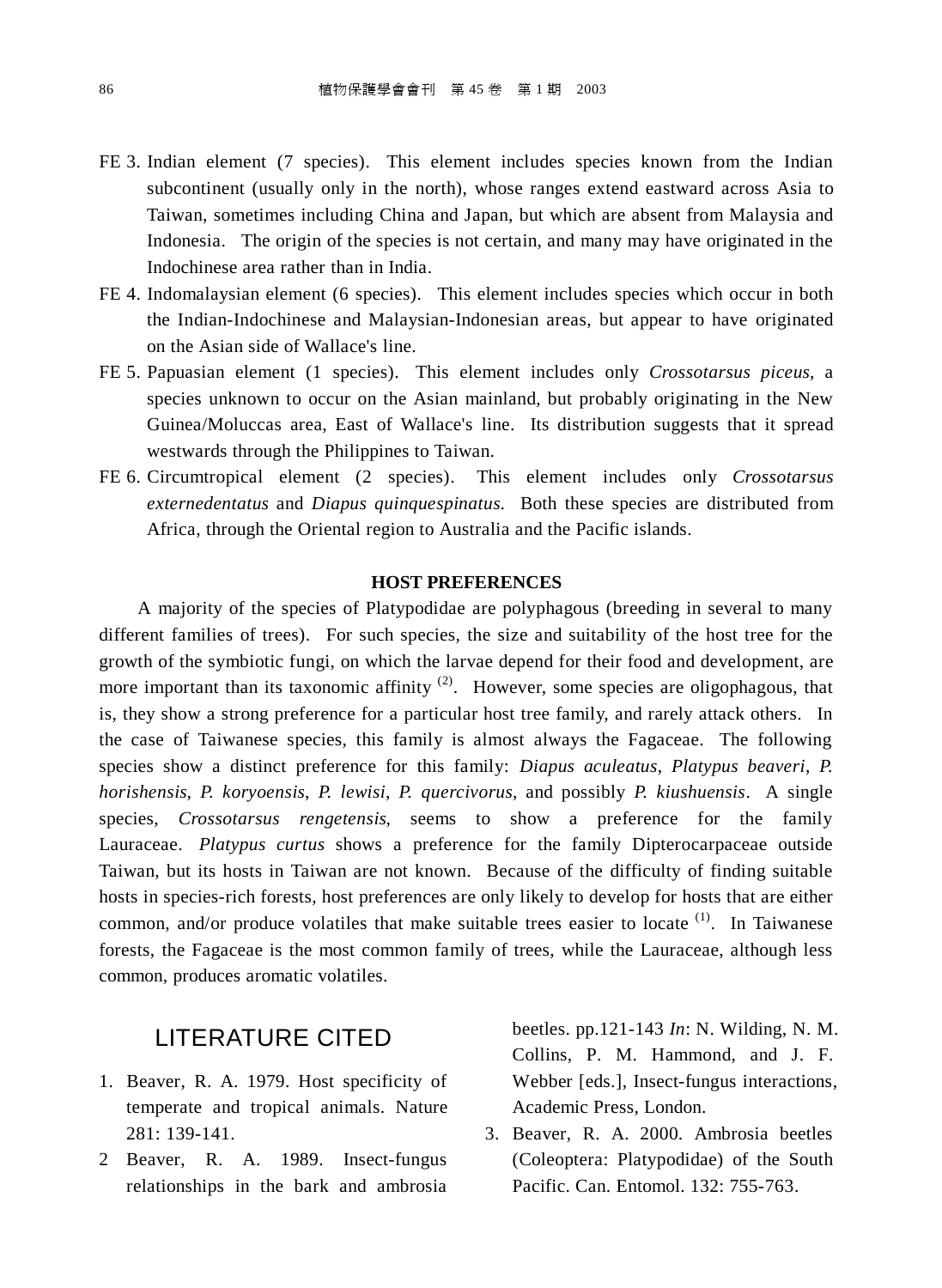- 4. Beaver, R. A., and Browne, F. G. 1975. The Scolytidae and Platypodidae (Coleoptera) of Thailand. Oriental Ins. 9: 283-311.
- 5. Beaver, R. A., and Browne, F. G. 1978. The Scolytidae and Platypodidae (Coleoptera) of Penang, Malaysia. Oriental Ins. 12: 575-624.
- 6. Beeson, C. F. C. 1961. The ecology and control of the forest insects of India and the neighbouring countries. Government of India, New Delhi. 767 pp.
- 7. Bright, D. E. 2000. Scolytidae (Coleoptera) of Gunung Mulu National Park, Sarawak, Malaysia, with ecological notes and descriptions of six new species. Serangga 5: 41-85.
- 8. Bright, D. E., and Skidmore, R. E. 1997. A catalog of Scolytidae and Platypodidae (Coleoptera), Supplement 1 (1990-1994). NRC Research Press, Ottawa. 368 pp.
- 9. Bright, D. E., and Skidmore, R. E. 2002. A catalog of Scolytidae and Platypodidae (Coleoptera), Supplement 2 (1995-1999). NRC Research Press, Ottawa. 523 pp.
- 10. Browne, F. G. 1961. The biology of Malayan Scolytidae and Platypodidae. Malay. For. Rec. 22: 1-255.
- 11. Browne, F. G. 1968. Pests and diseases of forest plantation trees. Clarendon Press, Oxford, UK. 1330 pp.
- 12. Browne, F. G. 1977. Beeson's undescribed Diapodinae and some other species (Col., Platypodidae). Entomol. Mon. Mag. 112: 97-103.
- 13. Browne, F. G. 1980a. Bark beetles and ambrosia beetles (Coleoptera, Scolytidae and Platypodidae) intercepted at Japanese ports, with descriptions of new species, I. Kontyu 48: 370-379.
- 14. Browne, F. G. 1980b. Bark beetles and ambrosia beetles (Coleoptera, Scolytidae and Platypodidae) intercepted at Japanese ports, with descriptions of new species, II. Kontyu 48: 380-389.
- 15. Browne, F. G. 1980c. Bark beetles and ambrosia beetles (Coleoptera, Scolytidae and Platypodidae) intercepted at Japanese ports, with descriptions of new species, III. Kontyu 48: 482-489.
- 16. Browne, F. G. 1980d. Bark beetles and ambrosia beetles (Coleoptera, Scolytidae and Platypodidae) intercepted at Japanese ports, with descriptions of new species, IV. Kontyu 48: 490-500.
- 17. Browne, F. G. 1985. Bark beetles and ambrosia beetles (Coleoptera, Scolytidae and Platypodidae) intercepted at Japanese ports, with descriptions of new species, XII. Kontyu 53: 290-296.
- 18. Browne, F. G. 1986. Bark beetles and ambrosia beetles (Coleoptera, Scolytidae and Platypodidae) intercepted at Japanese ports, with descriptions of new species, XIV. Kontyu 54: 333-343.
- 19. Choo, H. Y., and Woo, K. S. 1985. Taxonomic studies on the Platypodidae and Scolytidae (Coleoptera) from Korea. I. Platypodidae, Slolyoplatatypinae [sic] and Scolytinae. Ins. Koreana 5: 31-47.
- 20. Hijii, Y., Kajimura, H., Urano, T., Kinuura, H., and Itami, H. 1991. The mass mortality of oak trees induced by *Platypus quercivorus* (Murayama) and *Platypus calamus* Blandford (Coleoptera: Platypodidae). The density and spatial distribution of attack by the beetles. J. Jpn. For. Soc. 73: 471-476.
- 21. Kalshoven, L. G. E. 1960. Studies on the biology of Indonesian Scolytoidea. 7.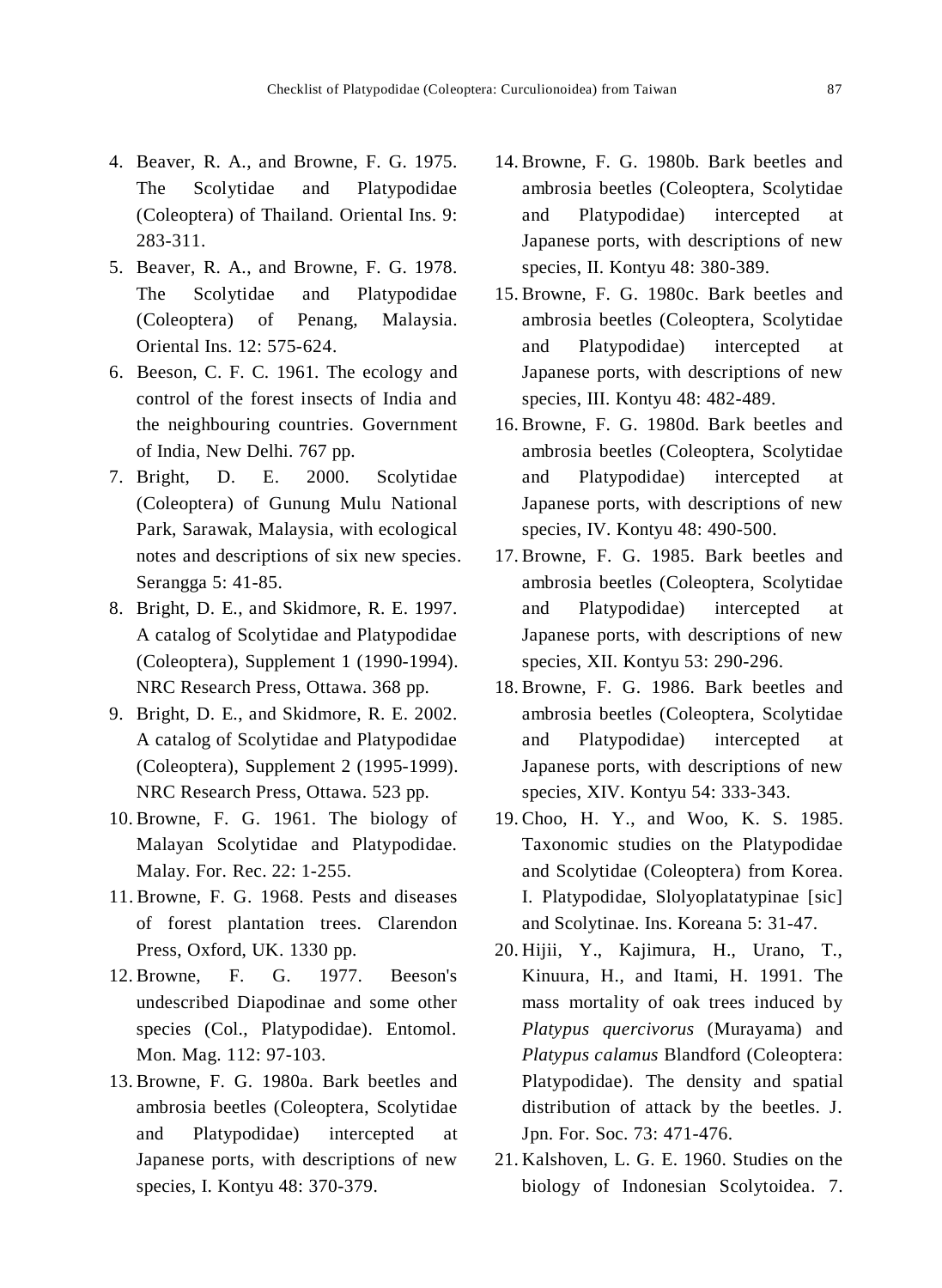Data on the habits of Platypodidae. Tijdschr. Entomol. 103: 31-50.

- 22.Kamata, N., Esaki, K., Kato, K., Igeta, Y., and Wada, K. 2002. Potential impact of global warming on deciduous oak dieback caused by ambrosia fungus *Raffaelea* sp. carried by ambrosia beetle *Platypus quercivorus* (Coleoptera: Platypodidae) in Japan. Bull. Entomol. Res. 92: 119-126.
- 23. Kinuura, H. 1995. Life history of *Platypus quercivorus* (Murayama) (Coleoptera: Platypodidae). pp. 373-383 *In*: F. P. Hain, S. P. Salom, W. F. Ravlin, T. L. Payne, and K. F. Raffa. [eds.]. Behavior, population dynamics and control of forest insects. Proceedings Joint IUFRO Working Party Conference, Maui, Hawaii, Feb. 6-11, 1994.
- 24. Kuschel, G., Leschen, R. A. B., and Zimmerman, E. C. 2000. Platypodidae under scrutiny. Invert. Taxon. 14: 771-805.
- 25. Murayama, J. 1925a. On the Platypodidae of Formosa. J. Coll. Agric. Hokkaido Imp. Univ. 15: 197-228.
- 26. Murayama, J. 1925b. Supplementary notes on "The Platypodidae of Formosa". J. Coll. Agric. Hokkaido Imp. Univ. 15: 229-235.
- 27. Murayama, J. 1928a. Supplementary notes on the Platypodidae of Formosa II. J. Coll. Agric. Hokkaido Imp. Univ. 19: 283-290.
- 28. Murayama, J. 1928b. The mode of attack and tunnelling by *Crossotarsus rengetensis* Niijima et Murayama. Ins. Matsumurana 3: 26-35.
- 29. Murayama, J. 1931. Supplementary notes on the Platypodidae of Formosa III. J.

Faculty Agric. Hokkaido Imp. Univ. 30: 195-203.

- 30. Murayama, J. 1932. A new species of Platypodidae from Formosa. Trans. Nat. Hist. Soc. Formosa 22: 485-487.
- 31. Murayama, J. 1934. Supplementary notes on the Platypodidae of Formosa IV. J. Faculty Agric. Hokkaido Imp. Univ. 35: 133-149.
- 32. Murayama, J. 1936. Notes sur les Scolytides (Coléoptères) de Honshu et Kiushu, Japon. Tenthredo 1: 121-149.
- 33. Murayama, J. 1956. Two new species of Platypodidae from the Oriental region. Coleopt. Bull. 10: 11-15.
- 34. Nobuchi, A. 1967. Formosan Scolytoidea (Coleoptera). Bull. Govt. For. Exp. Stn.  $207:11-30.$
- 35. Nobuchi, A. 1973. The Platypodidae of Japan (Coleoptera). Bull. Govt. For. Exp. Stn. 277: 41-60.
- 36. Nobuchi, A. 1977. Platypodidae found in imported tropical timbers from Southeast Asia and others (Coleoptera). Bull. Govt. For. Exp. Stn. 296: 101-155 (in Japanese).
- 37. Nobuchi, A. 1980. Studies on Scolytidae, XIX. Formosan Platypodidae and Scolytidae collected by Dr. Yan-I Chu (Coleoptera). Entomol. Rev. Jpn. 34: 93-97 (in Japanese).
- 38. Nobuchi, A. 1985. Family Platypodidae. Check-list Col. Jpn. 29: 1-3.
- 39. Ohno, S. 1990. The Scolytidae and Platypodidae (Coleoptera) from Borneo found in logs at Nagoya port II. Res. Bull. Plant Prot. Jpn. 26: 95-103.
- 40. Roberts, H. 1977. The Platypodidae (Coleoptera) of Fiji, with descriptions of two new species. J. Nat. Hist. 11: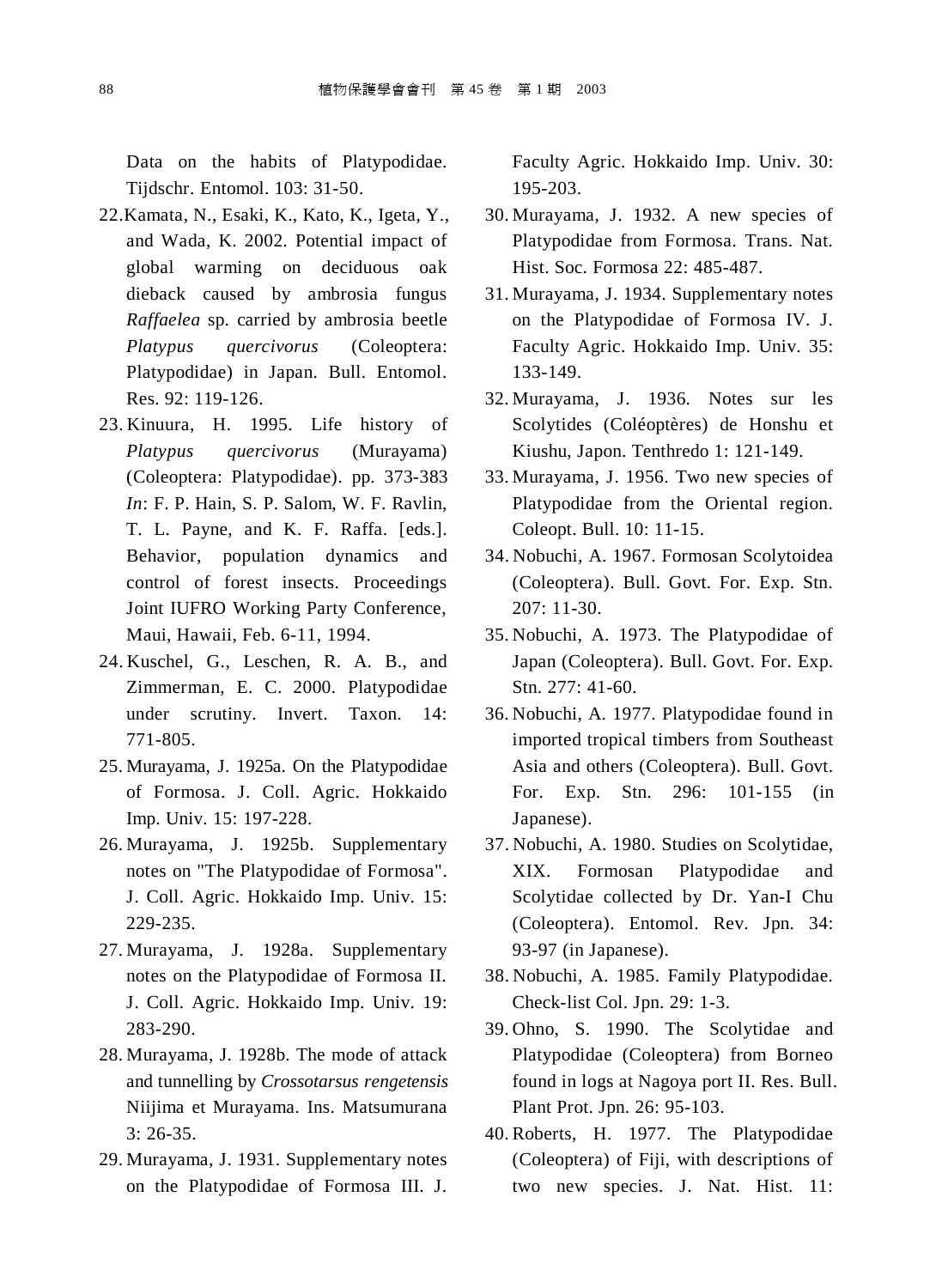555-578.

- 41. Schedl, K. E. 1962. Indian bark and timber beetles, IV. Ind. For. Rec. Entomol. 10: 161-169.
- 42. Schedl, K. E. 1965. Scolytidae und Platypodidae Afrikas. Band 3. Platypodidae. Revta Entomol. Moçamb. 5: 595-1352.
- 43. Schedl, K. E. 1966. Pin-hole borers and bark-beetles (Scolytidae and Platypodidae) intercepted from imported logs in Japanese ports. Kontyu 34: 29-43.
- 44. Schedl, K. E. 1969. Bark-beetles and pin-hole borers (Scolytidae and Platypodidae) intercepted from imported logs in Japanese ports. Kontyu 37: 202-219.
- 45. Schedl, K. E. 1972. Monographie der Familie Platypodidae Coleoptera. W. Junk, Den Haag. 322 pp.
- 46. Schedl, K. E. 1975. Bark and timber beetles of the Oriental region. Oriental Ins. 11: 499-504.
- 47. Soné, K., Mori, T., and Ide, M. 1998.

Life history of the oak borer, *Platypus quercivorus* (Murayama) (Coleoptera: Platypodidae). Appl. Entomol. Zool. 33: 67-75.

- 48. Strohmeyer, H. 1912. H. Sauter's Formosa-Ausbeute. Ipidae und Platypodidae. Entomol. Mitt. 1: 38-42.
- 49.Strohmeyer, H. 1913. Neue Platypodiden. Entomol. Blätt. Biol. Syst. Käfer 9: 161-165.
- 50. Thompson, R. T. 1992. Observations on the morphology and classification of weevils (Coleoptera: Curculionoidea) with a key to major groups. J. Nat. Hist. 26: 835-891.
- 51. Wood, S. L. 1993. Revision of the genera of Platypodidae (Coleoptera). Gt. Basin Nat. 53: 259-281.
- 52. Wood, S. L., and Bright, D. E. 1992. A catalog of Scolytidae and Platypodidae (Coleoptera), Part 2: Taxonomic index, volume B. Gt. Basin Nat. Mem. 13: 835-1553.